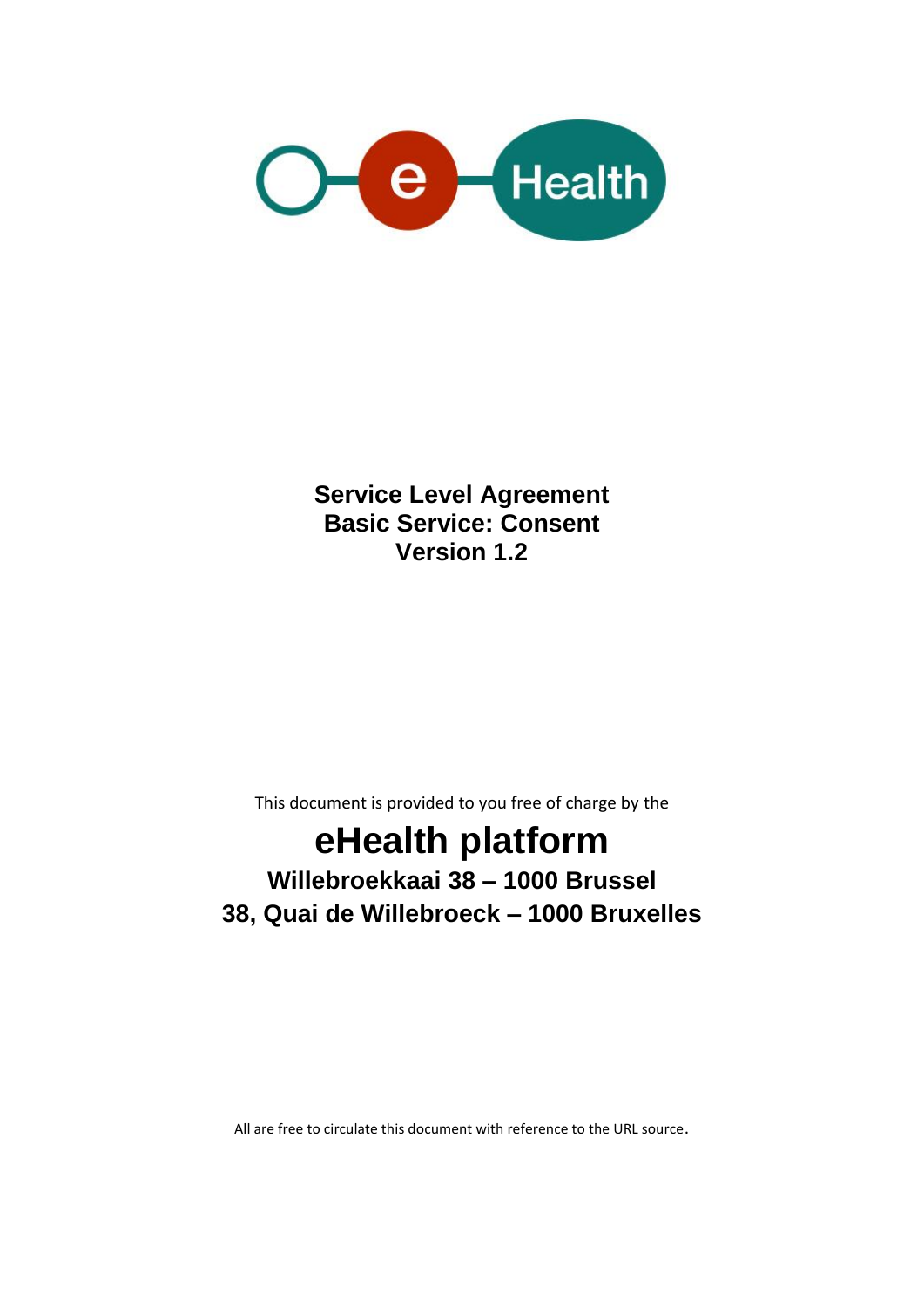# **Table of contents**

| 1 <sub>1</sub> |  |
|----------------|--|
| 11             |  |
| 1.2            |  |
| 1.3            |  |
| 1.4            |  |
| 1.5            |  |
| 1.6            |  |
| 1.6.1          |  |
| 1.6.2          |  |
| 1.6.3          |  |
| 1.6.4          |  |
| 2.             |  |
| 2.1            |  |
| 2.1.1          |  |
| 2.1.2          |  |
| 2.2            |  |
| 2.3            |  |
| 3.             |  |
| 3.1            |  |
| 3.1.1          |  |
| 3.1.2          |  |
| 3.1.3          |  |
| 3.1.4          |  |
|                |  |

To the attention of: "IT expert" willing to integrate this web service.

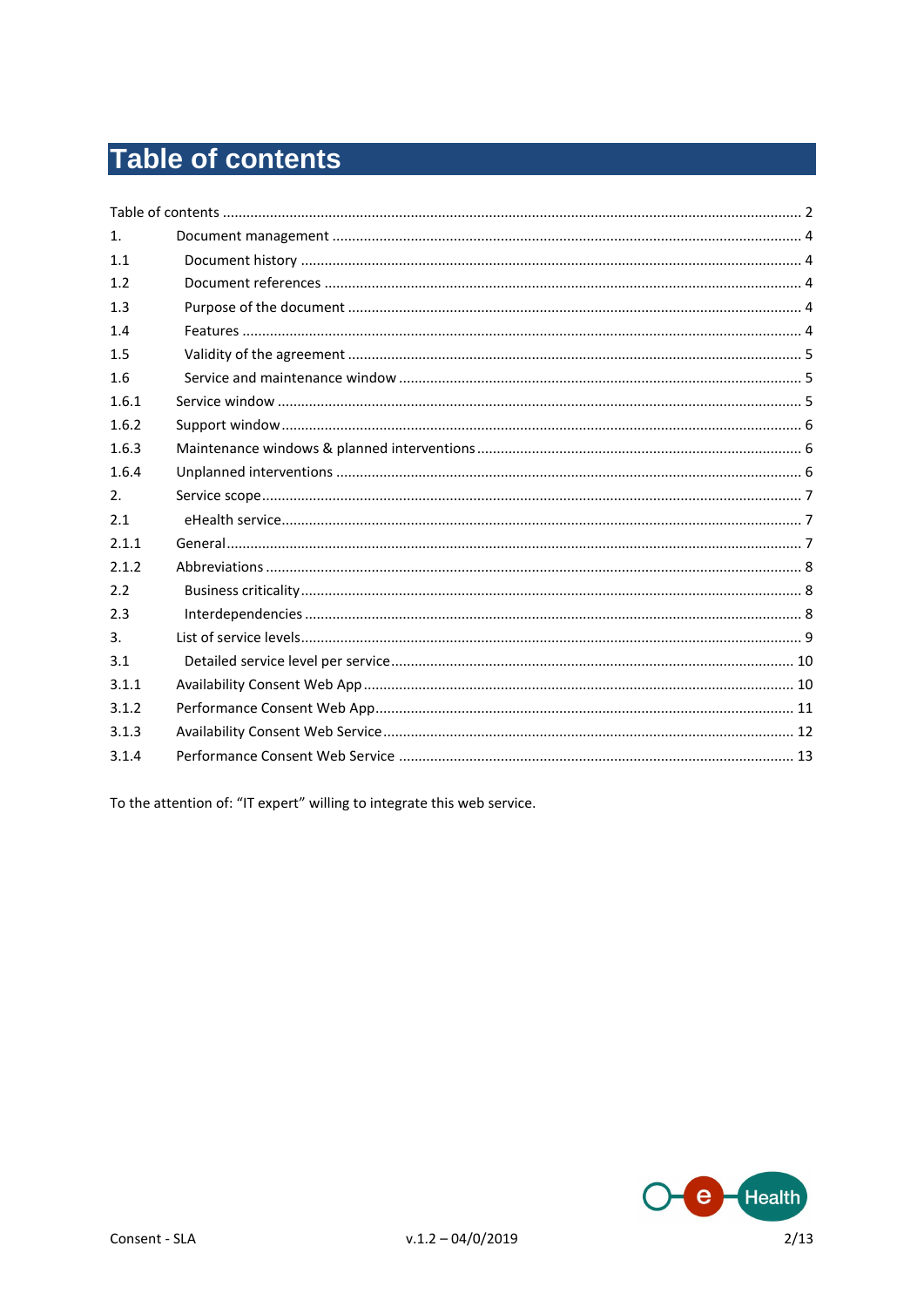### **Service Level Agreement**

### **Basic Service: Consent**

#### **Between**

#### **Service provider Service customer**

eHealth Platform Quai de Willebroeck, 38 1000 BRUSSELS

**To the attention of: the user community**

User Community

### Author: Service Management Date: 04/04/2019 *Version: 1.1* Status: Final Type: Public Confidentiality: Language: English Exhibit of: MSA

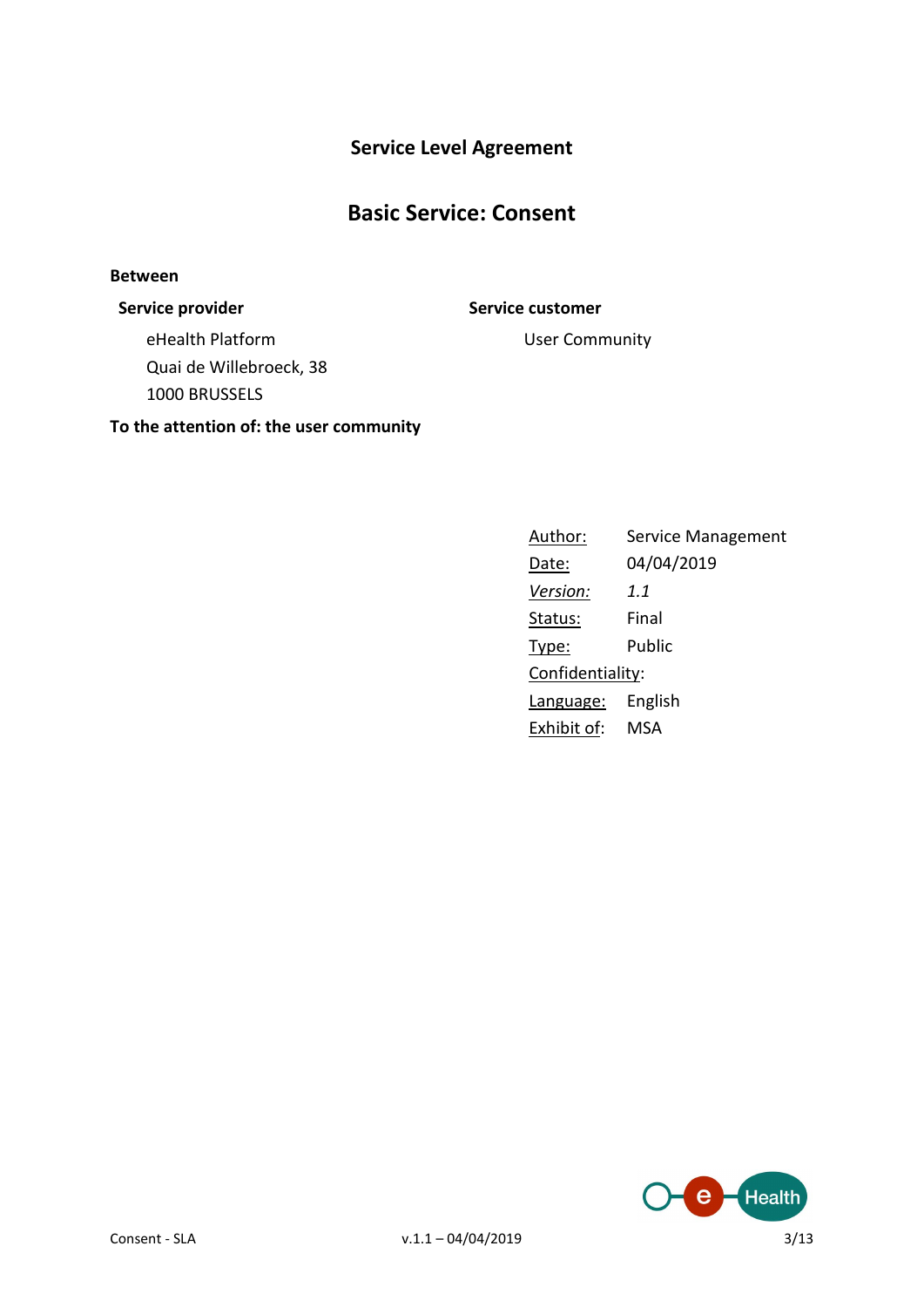## **1. Document management**

#### **1.1 Document history**

| <b>Version</b> | <b>Date</b>    | <b>Author</b>                 | Description of changes / remarks |
|----------------|----------------|-------------------------------|----------------------------------|
| 2016.01        | July, 2016     | eHealth Service<br>Management | First version                    |
| 2018.01        | February, 2018 | eHealth Service<br>Management | <b>Modification KPI</b>          |
| 1.1            | 06/08/2018     | eHealth Service<br>Management | Corrections                      |
| 1.2            | 04/04/2019     | eHealth Service<br>Management | <b>Modification KPI</b>          |

#### **1.2 Document references**

| <b>Version</b> | <b>Title</b>             | <b>Version</b> | <b>Date</b> | Author |
|----------------|--------------------------|----------------|-------------|--------|
| -              | Master Service Agreement | z.u            | 22/11/2012  |        |

#### **1.3 Purpose of the document**

The objective of this document is to define the Service Level Agreement for the set of services included in the *Basic Service Consent* proposed by the eHealth-platform. It defines the minimum level of service offered on the eHealth-platform, and provides eHealth's own understanding of service level offering, its measurement methods and its objectives in the end.

#### **1.4 Features**

The Consent Basic Service of the eHealth platform allows the handling of the patient's agreement to exchange his own medical data through authorised professionals and health care institutions.

This service is linked to the Metahub Service (see corresponding SLA for more information).

Consent Base Service is composed of two parts:

a) Consent Web Service (WS)

When a "**patient consent"** is active at the eHealth national level then a patient agrees to take part in the digital information exchange of his own medical data. This WS connects to the same database as the Metahub WS to manage and consult consents.

Only authorised types of professionals (doctor, nurse, dentist, midwife, and pharmacist) or professional organisations (Insurance organisations, CIN, Vitalink) may access the Consent WS.

Patients can also access it through specialized frontend software. They need to have a valid token from the eHealth STS to get access to this WS.

The two services covered by the WS are:

- *Get the patient consent [GetPatientConsentRequest]:* allows a hub to check the existence of an informed patient consent.
- *Declare or revoke patient consent [PutPatientConsentRequest - RevokePatientConsentRequest]:*  declares/revokes an informed consent of a patient.

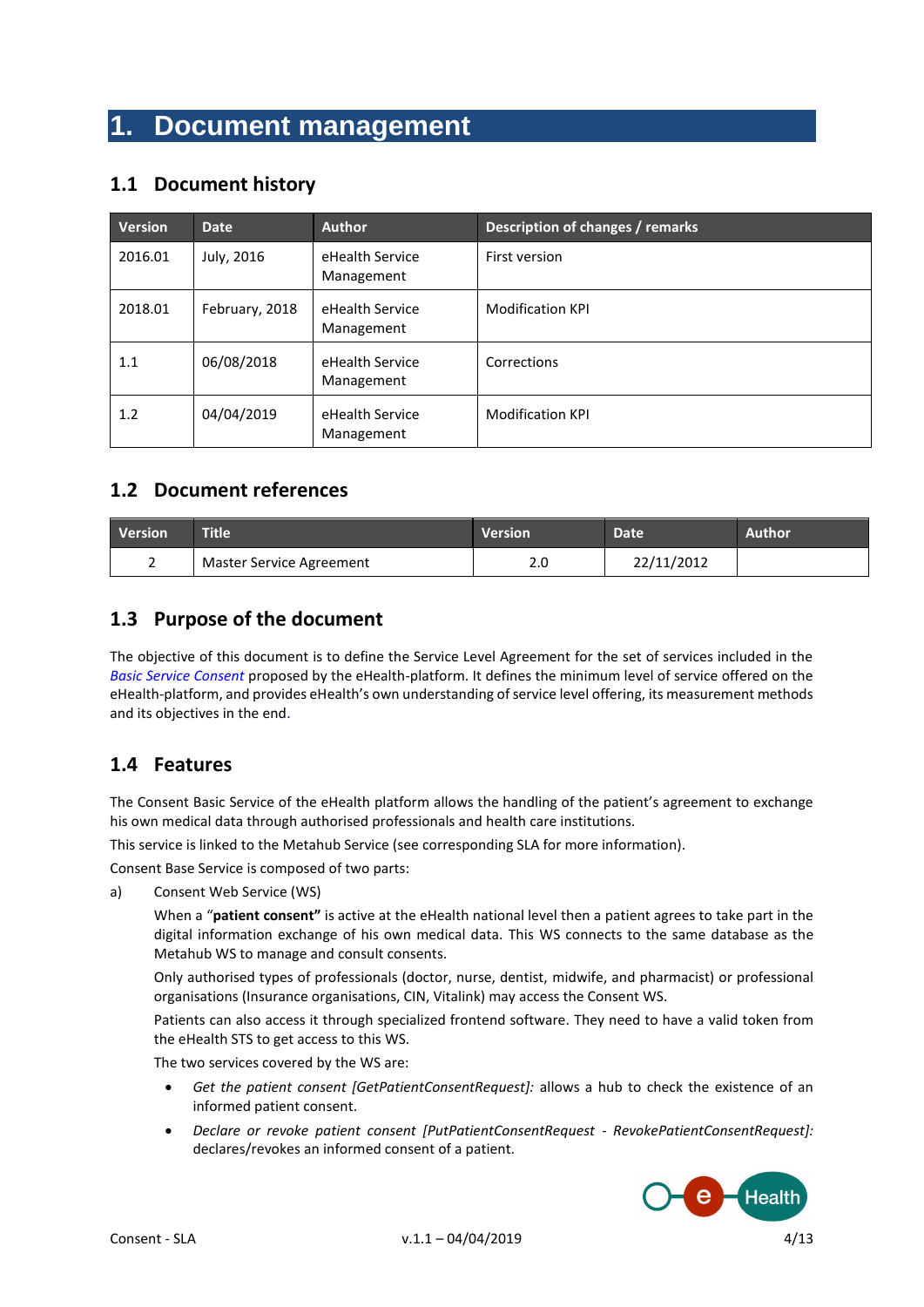#### b) Consent Web Application

The Consent WA is not an exact representation of the functionality present in the Consent WS.

The three covered functionalities are:

- The informed patient consent: When a patient consent is active at the MetaHub level, the medical data of the patient can be shared between healthcare actors.
- The Therapeutic links: If a patient consent is active at the MetaHub level, healthcare professionals can access the medical documents of a patient only when a therapeutic link that justifies this consultation exists.
- If a Therapeutic exclusion exists between a patient and a healthcare professional, then this healthcare professional and institutions will not have access to the documents even if they fulfill all the requirements.

Note: the validity of the SSIN and support card numbers is checked through the ID Support WS, which relays the request to a CBSS WS at the consultation, the declaration and the revocation of the Therapeutic relations.

A patient can manage (get, put and revoke) through this WA:

- His/her consent and the corresponding audit
- His/her exclusions with one or more professionals and the corresponding audit
- His/her therapeutic links and the corresponding audit

A professional can manage for a certain patient:

- The patient's consent and the corresponding audit
- The patient's therapeutic links and the corresponding audit (only when certain pre-conditions are fulfilled)

#### **1.5 Validity of the agreement**

This document is valid as long as the *Basic Service Consent* is part of the eHealth-platform offering services. Once a year, the levels of service proposed, will be reviewed and confirmed for the next year.

#### **1.6 Service and maintenance window**

#### **1.6.1 Service window**

The period during which the eHealth services are offered to the client applications, is defined in terms of days and hours. Standard working days are all days of the year, except during the biannual maintenance periods.

The following table summarises the eHealth service window.

| <b>Service Window</b>                                            |                                                             |  |  |  |        |  |  |  |
|------------------------------------------------------------------|-------------------------------------------------------------|--|--|--|--------|--|--|--|
|                                                                  | Day of the week (closing days of Service Provider = Sunday) |  |  |  |        |  |  |  |
| Wednesday<br>Monday<br>Thursday<br>Friday<br>Saturday<br>Tuesday |                                                             |  |  |  | Sunday |  |  |  |
|                                                                  | $00:00 - 07:00$                                             |  |  |  |        |  |  |  |
| Day period                                                       | $07:00 - 08:00$                                             |  |  |  |        |  |  |  |
|                                                                  | $08:00 - 16:30$                                             |  |  |  |        |  |  |  |
|                                                                  | $16:30 - 19:00$                                             |  |  |  |        |  |  |  |
|                                                                  | $19:00 - 20:00$                                             |  |  |  |        |  |  |  |
|                                                                  | $20:00 - 24:00$                                             |  |  |  |        |  |  |  |

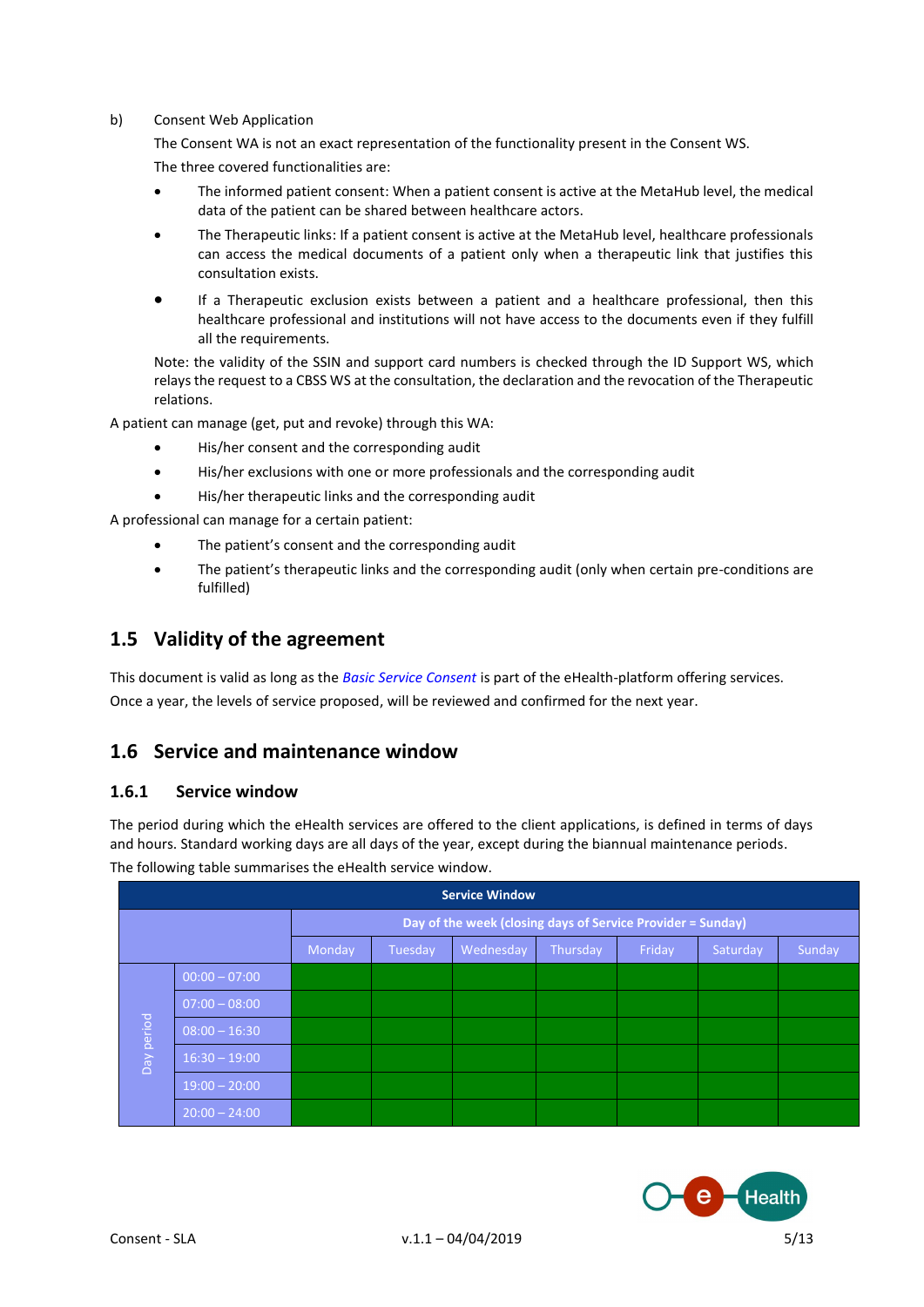| Legend                                                                                                                                                       |
|--------------------------------------------------------------------------------------------------------------------------------------------------------------|
| Timeslots where the Service must be available according to the SLA and where corrective actions will be taken to<br>resolve detected Incidents.              |
| Timeslots where the Service will be available provided there are no blocking Incidents. If these incidents do appear, no<br>corrective action will be taken. |
| Timeslots where unavailability can occur.                                                                                                                    |

#### **1.6.2 Support window**

| <b>Support Window</b> |                                                             |        |         |           |          |        |          |        |
|-----------------------|-------------------------------------------------------------|--------|---------|-----------|----------|--------|----------|--------|
|                       | Day of the week (Closing days of Service Provider = Sunday) |        |         |           |          |        |          |        |
|                       |                                                             | Monday | Tuesday | Wednesday | Thursday | Friday | Saturday | Sunday |
|                       | $00:00 - 07:00$                                             |        |         |           |          |        |          |        |
| Day period            | $07:00 - 08:00$                                             |        |         |           |          |        |          |        |
|                       | $08:00 - 16:30$                                             |        |         |           |          |        |          |        |
|                       | $16:30 - 19:00$                                             |        |         |           |          |        |          |        |
|                       | $19:00 - 20:00$                                             |        |         |           |          |        |          |        |
|                       | $20:00 - 24:00$                                             |        |         |           |          |        |          |        |

| Legend                                                                                                                                                                                      |
|---------------------------------------------------------------------------------------------------------------------------------------------------------------------------------------------|
| Timeslots for which the eHealth Call Center is available for the End-Users with a second line support for Infrastructure<br>(HW, OS, Middleware and DB)                                     |
| Timeslots for which the eHealth Call Center is available for the End-Users with a second line support, including<br><b>Application Support</b>                                              |
| Timeslots for which the eHealth Call Center is unavailable for the End-Users. The End-User will have the possibility to<br>record a voice message that will be treated on the next Workday. |

#### **1.6.3 Maintenance windows & planned interventions**

The eHealth platform will strive for limiting as much as possible the impact and duration of the planned interventions. Today, the eHealth platform is committed to make efforts so planned unavailability's do not exceed one to a few hours per year. In case of maintenance requiring support from users, or affecting them, eHealth will notify them at least one week ahead.

#### **1.6.4 Unplanned interventions**

Under exceptional circumstances, unplanned interventions may be necessary in order to restore the service.

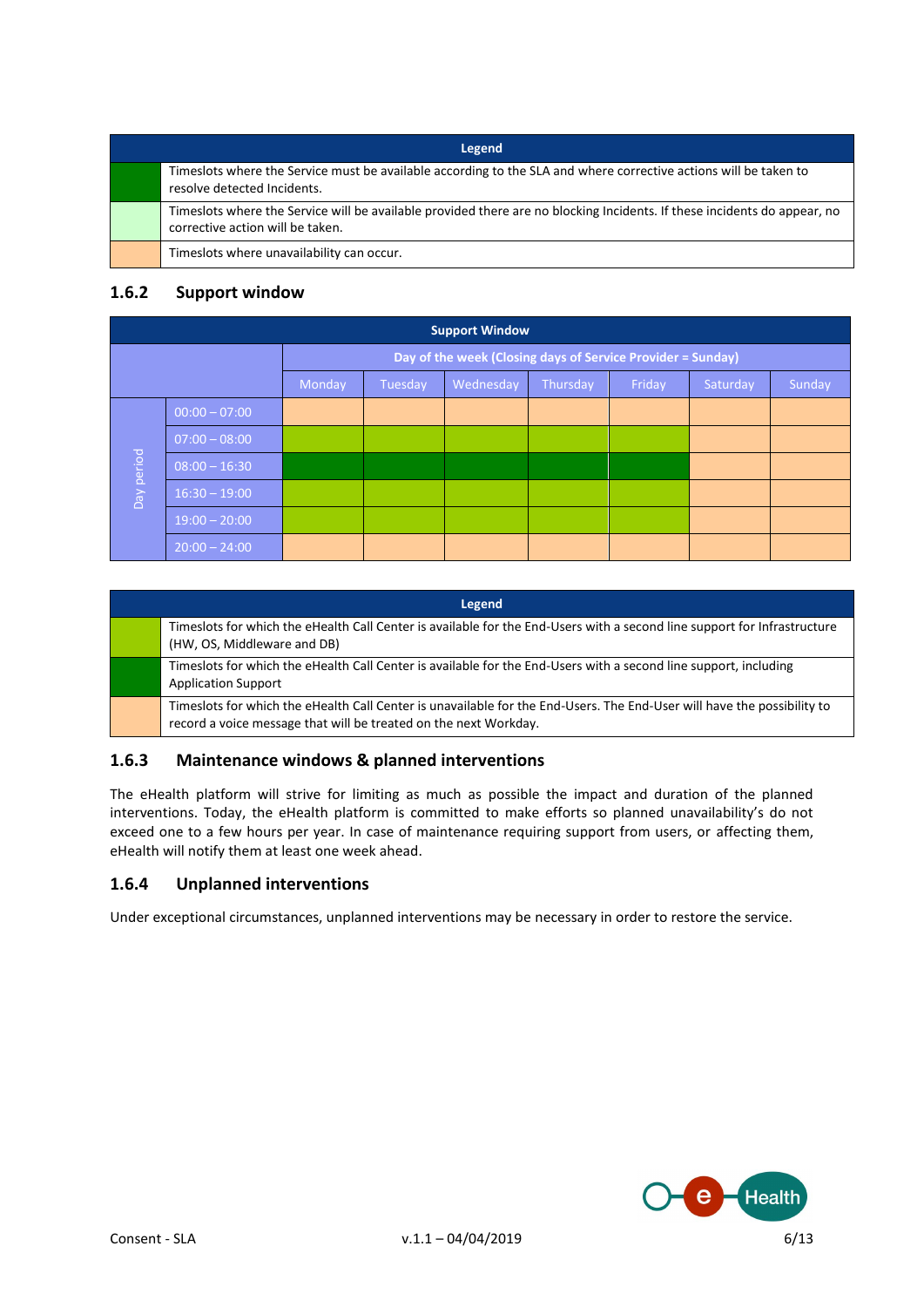### **2. Service scope**

#### **2.1 eHealth service**

#### **2.1.1 General**



The main components included in this SLA are:

- eHealth Consent WA (used by the patient and HC professionals on behalf of the patient, after access rights checks):
	- Informed Patient Consent management (Get/Declare/Revoke), including history data (using Get Patient Audit Trail method)
	- Therapeutic Links management (Get/Declare(Put)/Revoke), including history data (some legal restrictions exist for HC Professionals) (using Get Therapeutic Links method)
	- Therapeutic Exclusion management (Get/Declare/Revoke), including history data (only possible by the patient self) (using Get Patient Audit Trail method)

The declaration of a therapeutic exclusion or therapeutic link can be done by using the NIHII number of the HC professional or by searching him from a list built after filling (partially) name/first name of the HC professional.

The revocation of a therapeutic exclusion or link is done by selecting it in the list of the existing ones.

- eHealth Consent WS (used by the patient and by HC professionals and other authorized organisations on behalf of the patient, after access rights checks):
	- Informed Patient Consent management (Get/Declare/Revoke), including history data (using Get Patient Audit Trail method)

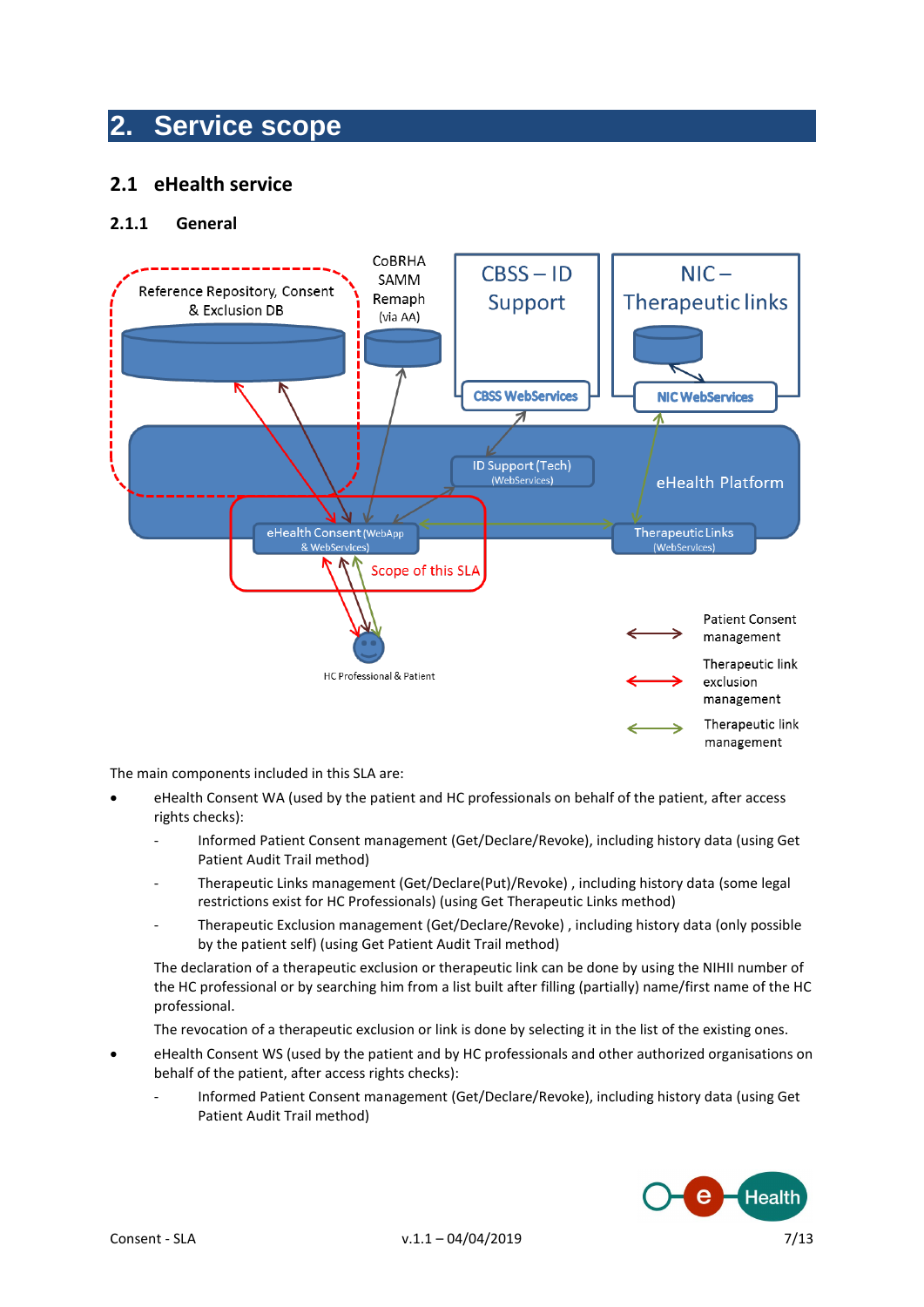#### **2.1.2 Abbreviations**

| AA            | <b>Attribute Authority</b>                                             |
|---------------|------------------------------------------------------------------------|
| <b>CBSS</b>   | <b>Crossroads Bank for Social Security</b>                             |
| CIN (NIC)     | Collège Intermutualiste National                                       |
| <b>COBRHA</b> | Common Base Registry for Healthcare Actors                             |
| <b>GMD</b>    | <b>Global Medical Dossier</b>                                          |
| НC            | <b>Health Care</b>                                                     |
| <b>NIHII</b>  | National Institute for Health and Invalidity Insurance (INAMI / RIZIV) |
| <b>SAMM</b>   | Source Authentique Migrée Mirrorée                                     |
| <b>SSIN</b>   | Social Security Identification Number                                  |
| <b>STS</b>    | Secure Token Service                                                   |
| <b>UAM</b>    | User and Access Management                                             |

### **2.2 Business criticality**

The business criticality of Consent service is **Gold** as it supports mandatory business processes processed synchronously and within some legal periods.

### **2.3 Interdependencies**

N/A

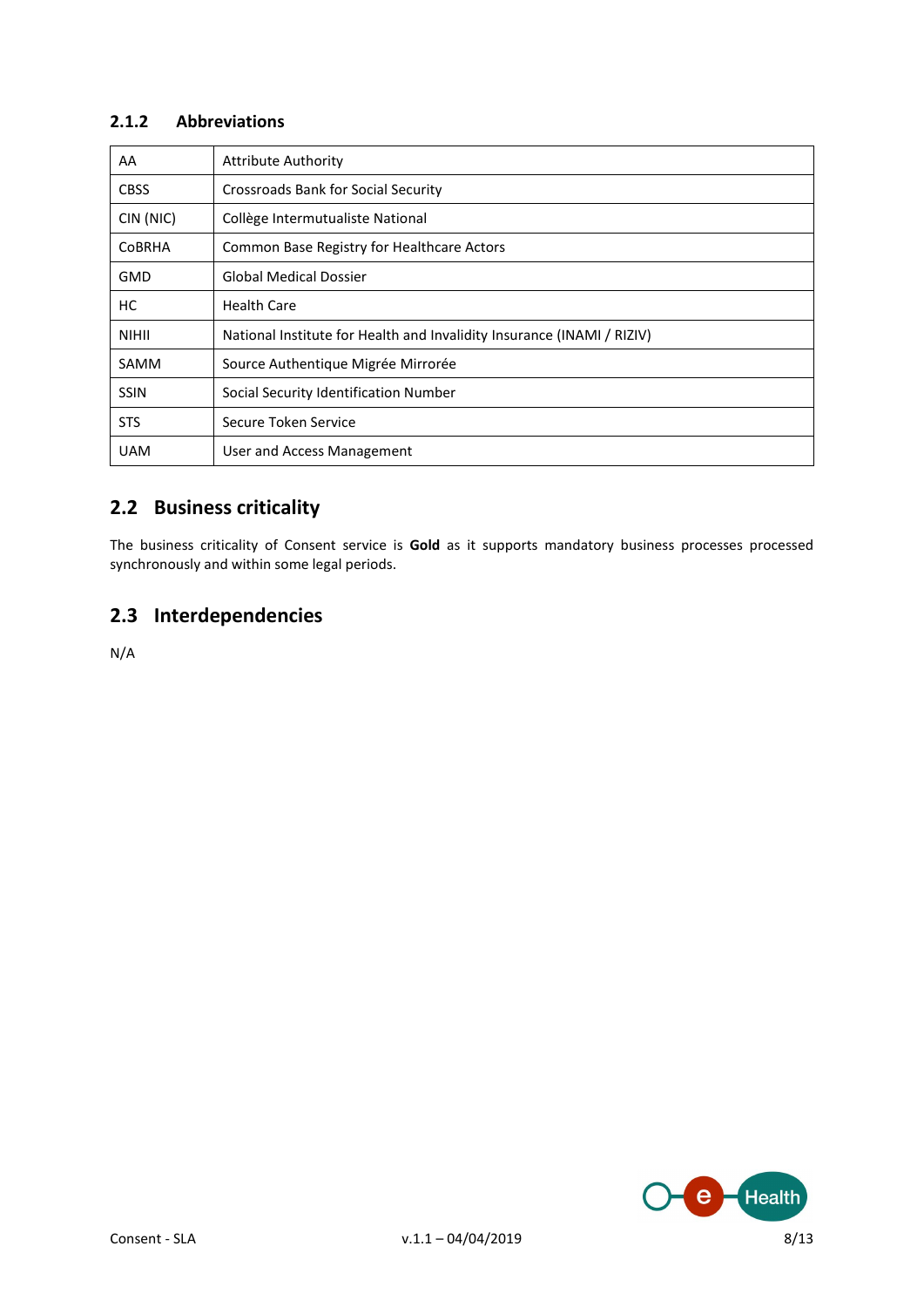# **3. List of service levels**

| <b>Service</b> | <b>KPI</b>                                       | <b>SLID</b> | <b>Condition</b>           | <b>Measure based</b><br><b>on</b> | <b>Limit</b> | <b>Service</b><br><b>Window</b> | <b>Objective</b><br><b>Committed</b> | <b>Objective</b><br><b>Target</b> |
|----------------|--------------------------------------------------|-------------|----------------------------|-----------------------------------|--------------|---------------------------------|--------------------------------------|-----------------------------------|
| <b>Consent</b> | Availability<br>Consent WA                       |             | Test script passes         | <b>Fictitious</b><br>request      |              | $Mo-Su$<br>$0:00 - 24:00$       | 99,5%                                | 99,9%                             |
|                | Performance<br>Consent WA (All)                  |             | Response time<br>$<$ 4 sec | Real<br>transactions              |              | $Mo-Su$<br>$0:00 - 24:00$       | N/A                                  | 98,0%                             |
|                |                                                  |             |                            |                                   |              |                                 |                                      |                                   |
|                | Availability<br>Consent WS                       |             | Test script passes         | <b>Fictitious</b><br>request      |              | $Mo-Su$<br>$0:00 - 24:00$       | 99,5%                                | 99,9%                             |
|                | Performance<br>Consent WS (All)                  |             | Response time<br>$<$ 4 sec | Real<br>transactions              |              | $Mo-Su$<br>$0:00 - 24:00$       | N/A                                  | 99,0%                             |
|                | Performance<br>Consent WS -<br>PutPatientConsent |             | Response time<br>$<$ 4 sec | Real<br>transactions              |              | $Mo-Su$<br>$0:00 - 24:00$       | N/A                                  | 99,0%                             |

*Table 1:* List of key performance indicators (KPI) per service

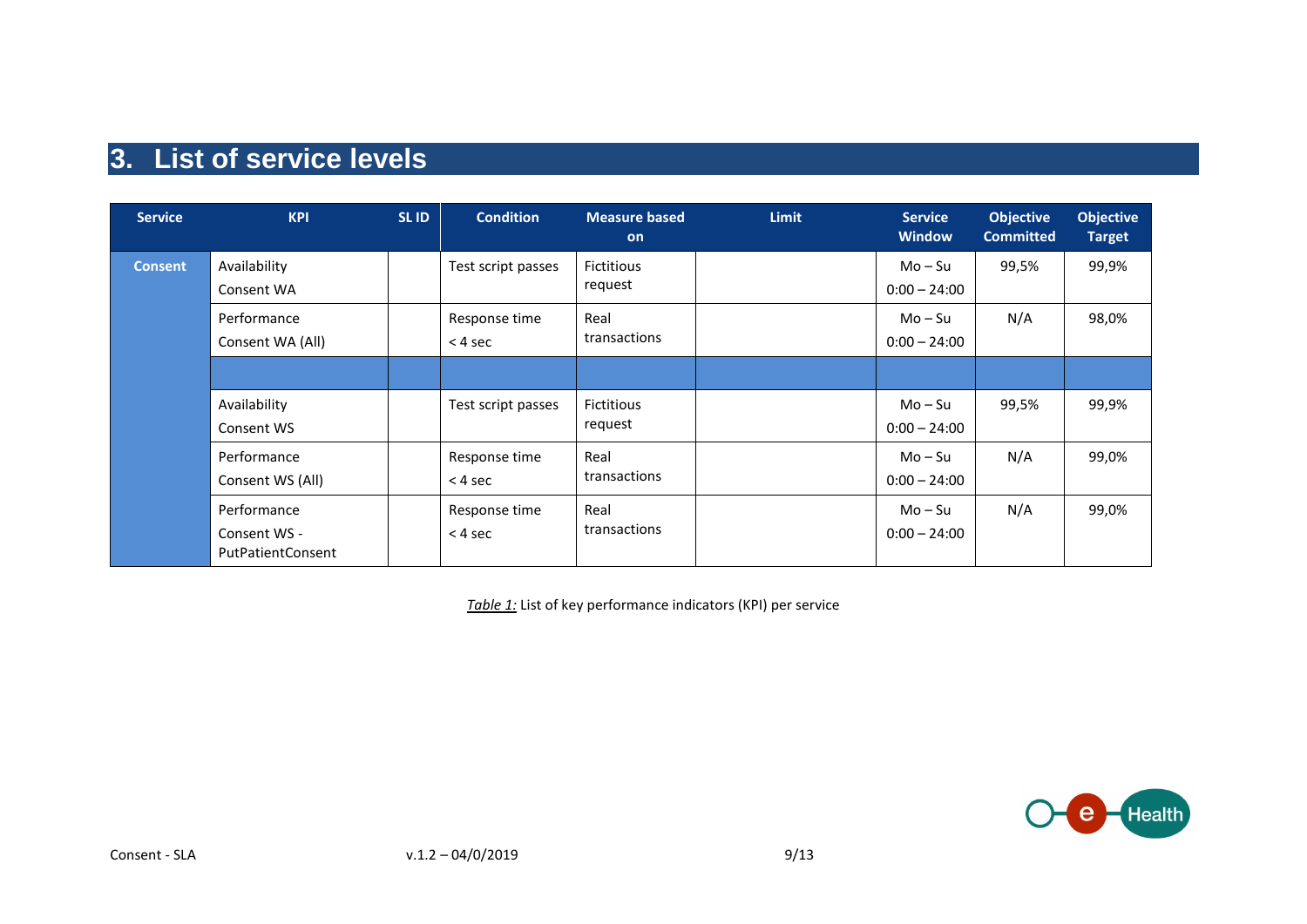### **3.1 Detailed service level per service**

### **3.1.1 Availability Consent Web App**

|                                           | <b>Objectives</b>                                                                                                                                                                                           |                                                                                                                                                              |                  |                                |  |  |
|-------------------------------------------|-------------------------------------------------------------------------------------------------------------------------------------------------------------------------------------------------------------|--------------------------------------------------------------------------------------------------------------------------------------------------------------|------------------|--------------------------------|--|--|
| <b>Definition</b>                         | The eHealth WA Consent is considered to be available when a test user can<br>$\bullet$<br>get:<br>his Consent<br>$\circ$<br>his therapeutic links<br>$\circ$<br>his therapeutic link exclusions<br>$\Omega$ |                                                                                                                                                              |                  |                                |  |  |
|                                           | $\bullet$<br>recorded as unavailable time.                                                                                                                                                                  | Planned interventions executed within the maintenance window are not                                                                                         |                  |                                |  |  |
| <b>Measuring method</b>                   | $\bullet$<br>status "OK", the test "passed".                                                                                                                                                                | The availability of the different functionalities is measured by executing the<br>test scripts every 5 minutes. When the script is executed with as result a |                  |                                |  |  |
|                                           | $\bullet$                                                                                                                                                                                                   | When the script is executed with another result, the test "failed".                                                                                          |                  |                                |  |  |
|                                           | $\bullet$                                                                                                                                                                                                   | Measuring is always done on test scenarios                                                                                                                   |                  |                                |  |  |
| <b>Calculation</b>                        | $\textit{Availableility} = \frac{\sum \textit{Passed Tests x 100}}{\sum \textit{Total Tests}}\%$                                                                                                            |                                                                                                                                                              |                  |                                |  |  |
|                                           | $\bullet$                                                                                                                                                                                                   | Total Tests = Total number of tests launched within corrected timeframe                                                                                      |                  |                                |  |  |
|                                           | $\bullet$<br>same timeframe                                                                                                                                                                                 | Passed Tests = Total number of tests that resulted in a status "OK" within the                                                                               |                  |                                |  |  |
|                                           | $\bullet$<br>they were caused:                                                                                                                                                                              | Corrections are applicable on tests that are not taken into account because                                                                                  |                  |                                |  |  |
|                                           | $\Omega$<br>scope of this SLA                                                                                                                                                                               | by a Validated Authentic Source or partner application out of                                                                                                |                  |                                |  |  |
|                                           | $\circ$                                                                                                                                                                                                     | by a failing monitoring tool                                                                                                                                 |                  |                                |  |  |
| <b>Reporting and evaluation</b><br>period | The availability is calculated and reported monthly. Corrective interventions<br>$\bullet$<br>are initiated when appropriate.                                                                               |                                                                                                                                                              |                  |                                |  |  |
| <b>Service Level Objectives</b>           | $\bullet$<br><b>Functionality</b>                                                                                                                                                                           | The formal evaluation however is done on a yearly basis.<br><b>Service Window</b>                                                                            |                  | <b>Service Level Objective</b> |  |  |
|                                           |                                                                                                                                                                                                             |                                                                                                                                                              | <b>Committed</b> | <b>Target</b>                  |  |  |
|                                           | <b>Availability Consent WA</b>                                                                                                                                                                              | $Mo - Su$ 0:00 $- 24:00$                                                                                                                                     |                  |                                |  |  |
|                                           |                                                                                                                                                                                                             |                                                                                                                                                              | 99,5%            | 99,9%                          |  |  |

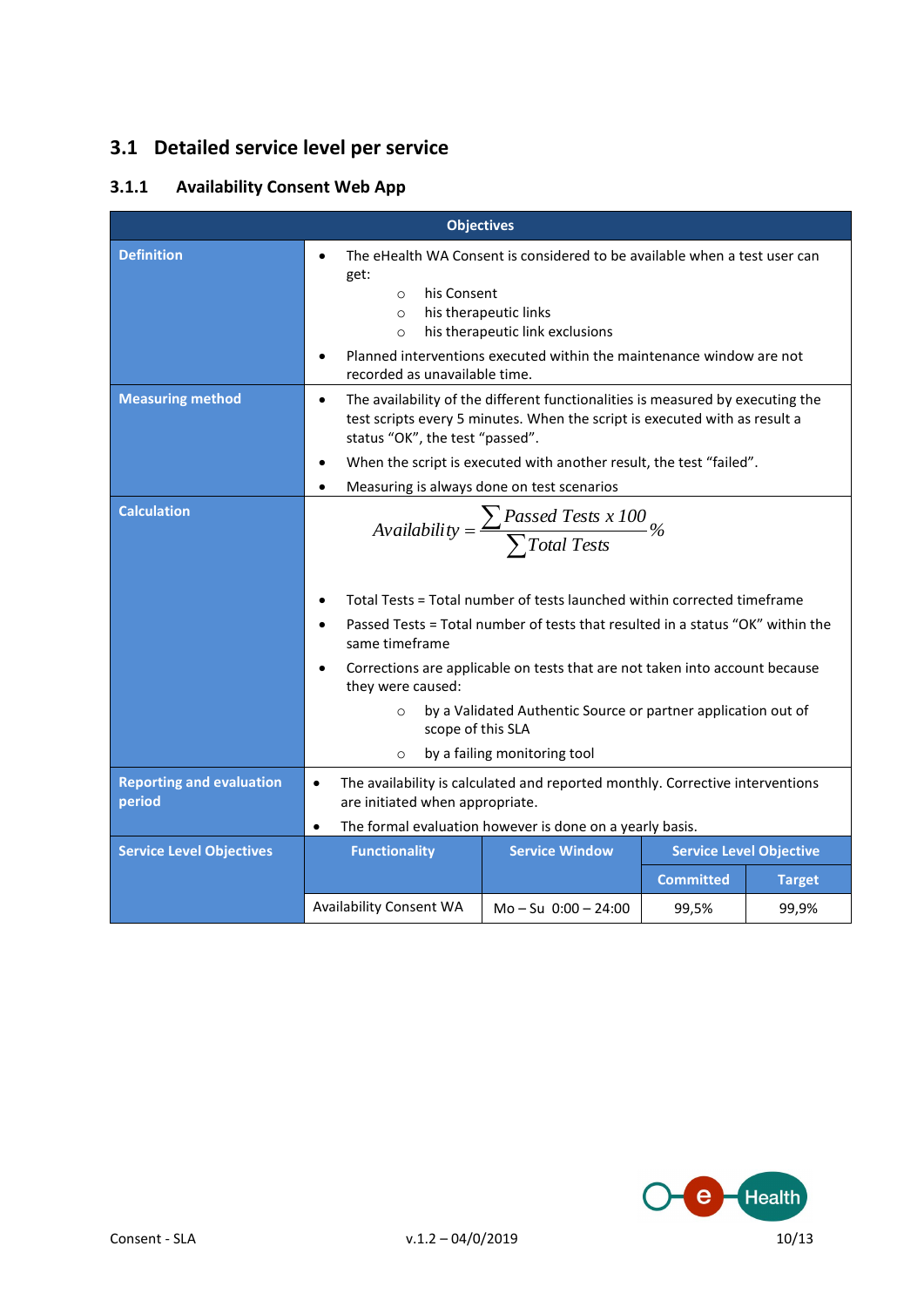### **3.1.2 Performance Consent WA**

| <b>Objectives</b>                  |                                                                                                          |                                                                                                                                                                                                                                         |                  |                                |  |  |  |
|------------------------------------|----------------------------------------------------------------------------------------------------------|-----------------------------------------------------------------------------------------------------------------------------------------------------------------------------------------------------------------------------------------|------------------|--------------------------------|--|--|--|
| <b>Definition</b>                  | be                                                                                                       | The performance of the eHealth Consent WA refers to its response time.<br>Response time meaning the time needed to execute a request. This request can                                                                                  |                  |                                |  |  |  |
|                                    | $\circ$                                                                                                  | <b>Get Patient Consent</b>                                                                                                                                                                                                              |                  |                                |  |  |  |
|                                    | $\circ$                                                                                                  | Declare/Revoke Patient Consent                                                                                                                                                                                                          |                  |                                |  |  |  |
|                                    | $\circ$                                                                                                  | Get Therapeutic exclusions                                                                                                                                                                                                              |                  |                                |  |  |  |
|                                    | $\circ$<br>SAMM)/CoBRHA)                                                                                 | Declare/Revoke Therapeutic exclusions (depends on                                                                                                                                                                                       |                  |                                |  |  |  |
|                                    | Get Therapeutic links (depends on CIN)<br>$\circ$                                                        |                                                                                                                                                                                                                                         |                  |                                |  |  |  |
|                                    | Declare/Revoke Therapeutic links (depends on SAMM/CoBRHA<br>$\circ$<br>and CIN)                          |                                                                                                                                                                                                                                         |                  |                                |  |  |  |
|                                    | Attention: The response time does not include:                                                           |                                                                                                                                                                                                                                         |                  |                                |  |  |  |
|                                    | The time needed to deliver the information over the Internet<br>$\circ$                                  |                                                                                                                                                                                                                                         |                  |                                |  |  |  |
|                                    | The time needed to process the information at the end users<br>$\circ$<br>premises.                      |                                                                                                                                                                                                                                         |                  |                                |  |  |  |
| <b>Measuring method</b>            | $\bullet$<br>and stored in a database.<br>$\bullet$<br>within the measuring period.                      | This response time is measured on the Reverse Proxies. Both start time<br>(request received) and stop time (answer sent to the End User) are measured<br>Measuring is done on real transactions, and only on those having a "stop time" |                  |                                |  |  |  |
| Calculation                        | $\bullet$                                                                                                | All response times are calculated: Stop time - Start time for every request.                                                                                                                                                            |                  |                                |  |  |  |
|                                    |                                                                                                          | The percentage that meets the target is calculated based on following formula:                                                                                                                                                          |                  |                                |  |  |  |
|                                    | Performance = $\frac{\sum \text{Tests meeting the target x 100}}{\sum \text{Total Tests}}$ %             |                                                                                                                                                                                                                                         |                  |                                |  |  |  |
| Reporting and evaluation<br>period | $\bullet$                                                                                                | The performance is calculated and reported monthly. Corrective interventions                                                                                                                                                            |                  |                                |  |  |  |
|                                    | are initiated when appropriate.<br>The formal evaluation however is done on a yearly basis.<br>$\bullet$ |                                                                                                                                                                                                                                         |                  |                                |  |  |  |
| <b>Service Level Objectives</b>    | <b>Functionality</b>                                                                                     | <b>Target</b>                                                                                                                                                                                                                           |                  | <b>Service Level Objective</b> |  |  |  |
|                                    |                                                                                                          |                                                                                                                                                                                                                                         | <b>Committed</b> | <b>Target</b>                  |  |  |  |
|                                    | Performance Consent<br><b>WA</b>                                                                         | < 4 sec                                                                                                                                                                                                                                 | $N/A^*$          | 98%                            |  |  |  |

\*Due to external dependencies

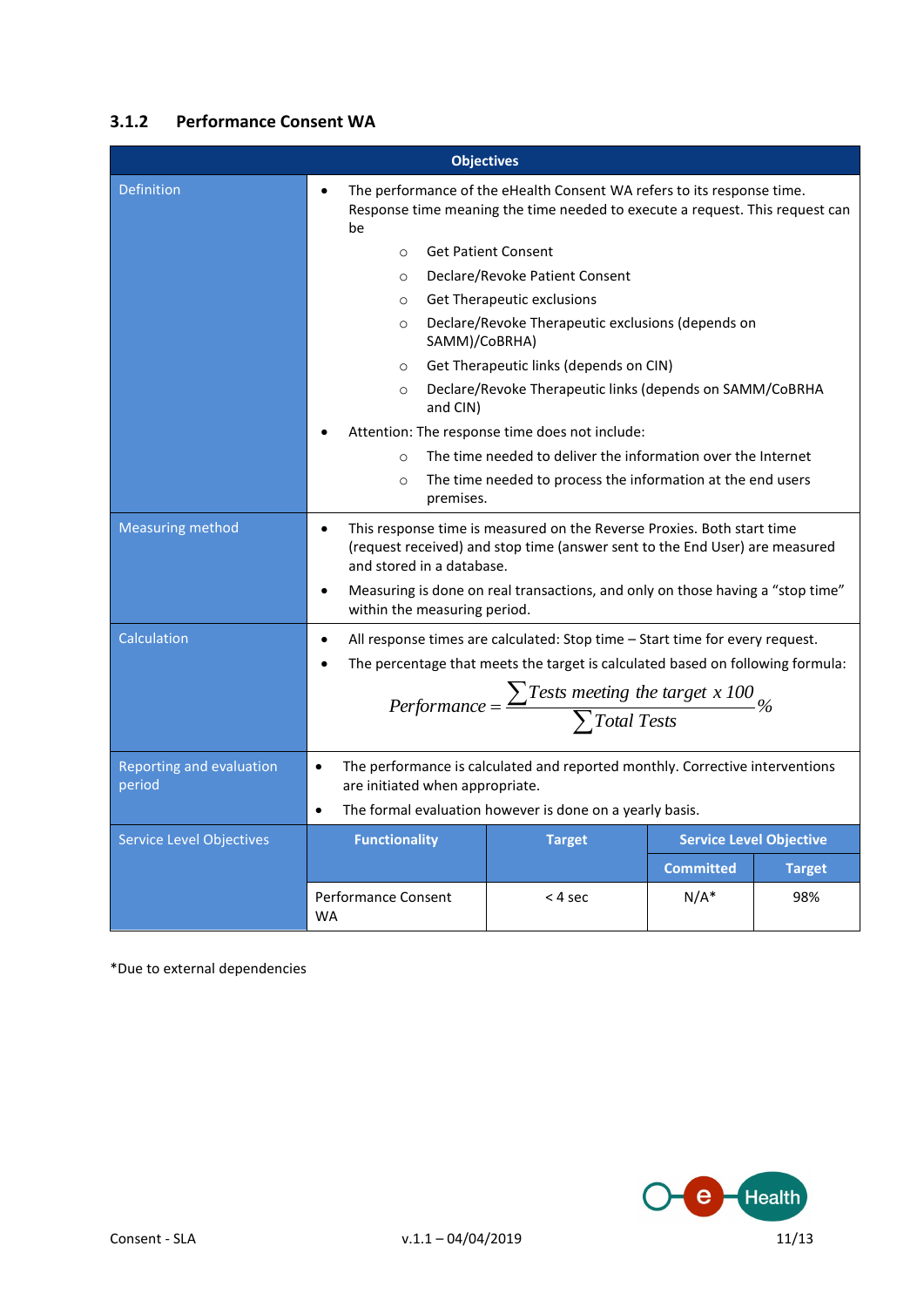#### **3.1.3 Availability Consent Web Service**

|                                           | <b>Objectives</b>                                                                                                                                                                                            |                                                                                |                  |                                |  |  |  |
|-------------------------------------------|--------------------------------------------------------------------------------------------------------------------------------------------------------------------------------------------------------------|--------------------------------------------------------------------------------|------------------|--------------------------------|--|--|--|
| <b>Definition</b>                         | The eHealth WS Consent is considered to be available when it is reachable via<br>$\bullet$<br>the BUS and when the DBs are up and running (get request and evaluation of<br>the response - keep Alive Test)  |                                                                                |                  |                                |  |  |  |
|                                           | Planned interventions executed within the Maintenance Window are not<br>$\bullet$<br>recorded as unavailable time.                                                                                           |                                                                                |                  |                                |  |  |  |
| <b>Measuring method</b>                   | The availability of the different functionalities is measured by executing the<br>$\bullet$<br>test scripts every 5 minutes. When the script is executed with as result a<br>Status "OK", the test "passed". |                                                                                |                  |                                |  |  |  |
|                                           | $\bullet$                                                                                                                                                                                                    | When the script is executed with an other result, the test "failed"            |                  |                                |  |  |  |
|                                           | $\bullet$                                                                                                                                                                                                    | Measuring is always done on test scenarios                                     |                  |                                |  |  |  |
| <b>Calculation</b>                        | $\textit{Availableility} = \frac{\sum \textit{Passed Tests x 100}}{\sum \textit{Total Tests}}\%$                                                                                                             |                                                                                |                  |                                |  |  |  |
|                                           | $\bullet$                                                                                                                                                                                                    | Total Tests = Total number of tests launched within corrected timeframe        |                  |                                |  |  |  |
|                                           | $\bullet$<br>same timeframe                                                                                                                                                                                  | Passed Tests = Total number of tests that resulted in a status "OK" within the |                  |                                |  |  |  |
|                                           | $\bullet$<br>they were caused:                                                                                                                                                                               | Corrections are applicable on tests that are not taken into account because    |                  |                                |  |  |  |
|                                           | $\circ$<br>scope of this SLA                                                                                                                                                                                 | by a Validated Authentic Source or partner application out of                  |                  |                                |  |  |  |
|                                           | $\circ$                                                                                                                                                                                                      | by a failing monitoring tool                                                   |                  |                                |  |  |  |
| <b>Reporting and evaluation</b><br>period | $\bullet$<br>are initiated when appropriate.                                                                                                                                                                 | The availability is calculated and reported monthly. Corrective interventions  |                  |                                |  |  |  |
|                                           | The formal evaluation however is done on a yearly basis.<br>$\bullet$                                                                                                                                        |                                                                                |                  |                                |  |  |  |
| <b>Service Level Objectives</b>           | <b>Functionality</b>                                                                                                                                                                                         | <b>Service Window</b>                                                          |                  | <b>Service Level Objective</b> |  |  |  |
|                                           |                                                                                                                                                                                                              |                                                                                | <b>Committed</b> | <b>Target</b>                  |  |  |  |
|                                           | <b>Availability Consent WS</b>                                                                                                                                                                               | $Mo - Su$ $0:00 - 24:00$                                                       | 99,5%            | 99,9%                          |  |  |  |